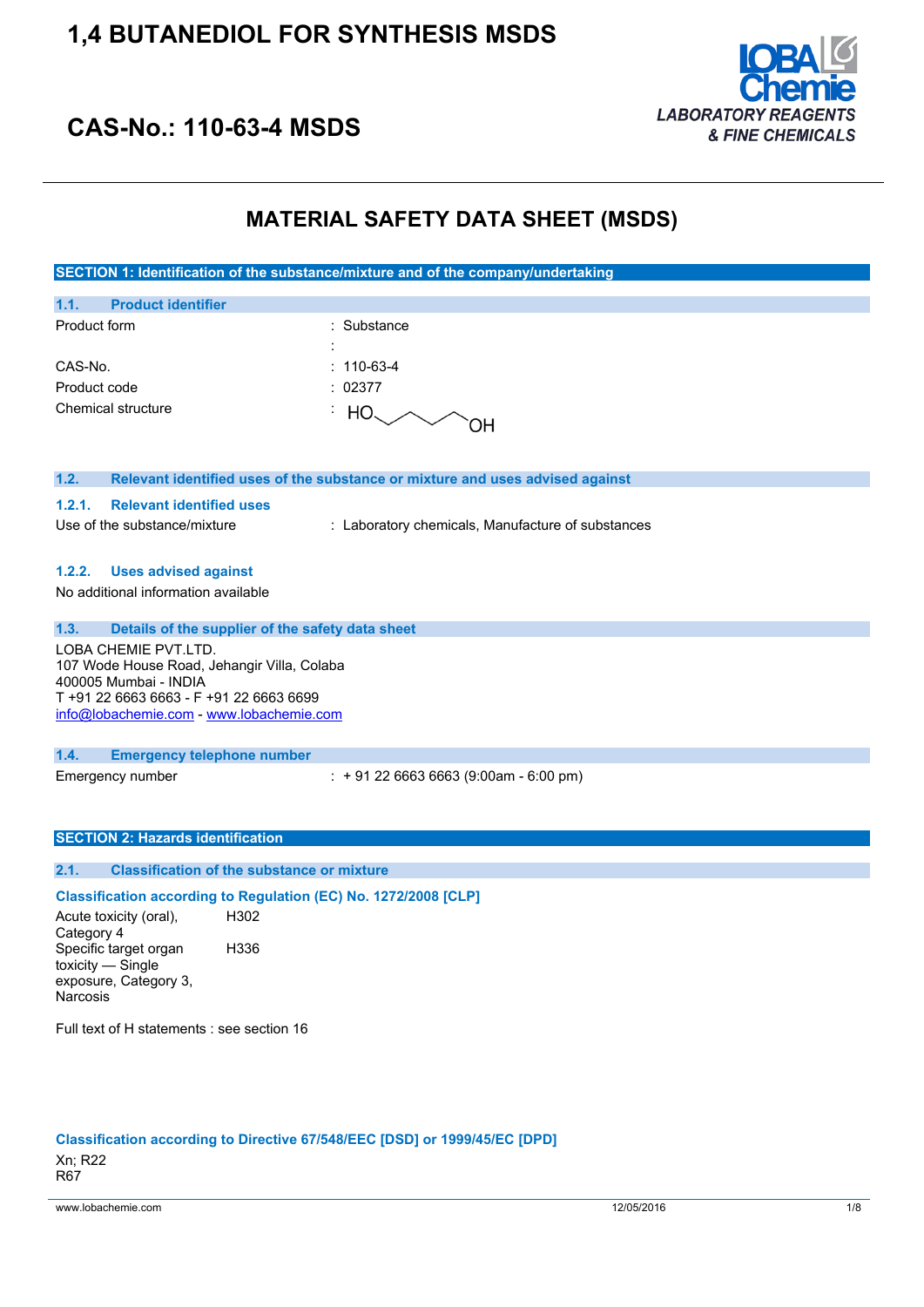Safety Data Sheet

Full text of R-phrases: see section 16

### **Adverse physicochemical, human health and environmental effects**

No additional information available



| 2.3. | <b>Other hazards</b>                |
|------|-------------------------------------|
|      | No additional information available |

|         | <b>SECTION 3: Composition/information on ingredients</b> |
|---------|----------------------------------------------------------|
|         |                                                          |
| 3.1.    | <b>Substances</b>                                        |
| Name    | : 1.4 BUTANEDIOL For Synthesis                           |
| CAS-No. | $: 110-63-4$                                             |

Full text of R- and H-statements: see section 16

### **3.2. Mixtures**

Not applicable

| <b>SECTION 4: First aid measures</b>                                |                                                                                                                                                         |
|---------------------------------------------------------------------|---------------------------------------------------------------------------------------------------------------------------------------------------------|
|                                                                     |                                                                                                                                                         |
| 4.1.<br><b>Description of first aid measures</b>                    |                                                                                                                                                         |
| First-aid measures after inhalation                                 | : Remove person to fresh air and keep comfortable for breathing. Call a POISON<br>CENTER/doctor if you feel unwell.                                     |
| First-aid measures after skin contact                               | : Wash with plenty of water/ Get medical advice/attention.                                                                                              |
| First-aid measures after eye contact                                | : Rinse cautiously with water for several minutes. Remove contact lenses, if present<br>and easy to do. Continue rinsing. Get medical advice/attention. |
| First-aid measures after ingestion                                  | : Rinse mouth. Call a POISON CENTER/doctor if you feel unwell.                                                                                          |
| 4.2.<br>Most important symptoms and effects, both acute and delayed |                                                                                                                                                         |
| Symptoms/effects after inhalation                                   | : May cause drowsiness or dizziness.                                                                                                                    |
| Symptoms/effects after ingestion                                    | : Harmful if swallowed.                                                                                                                                 |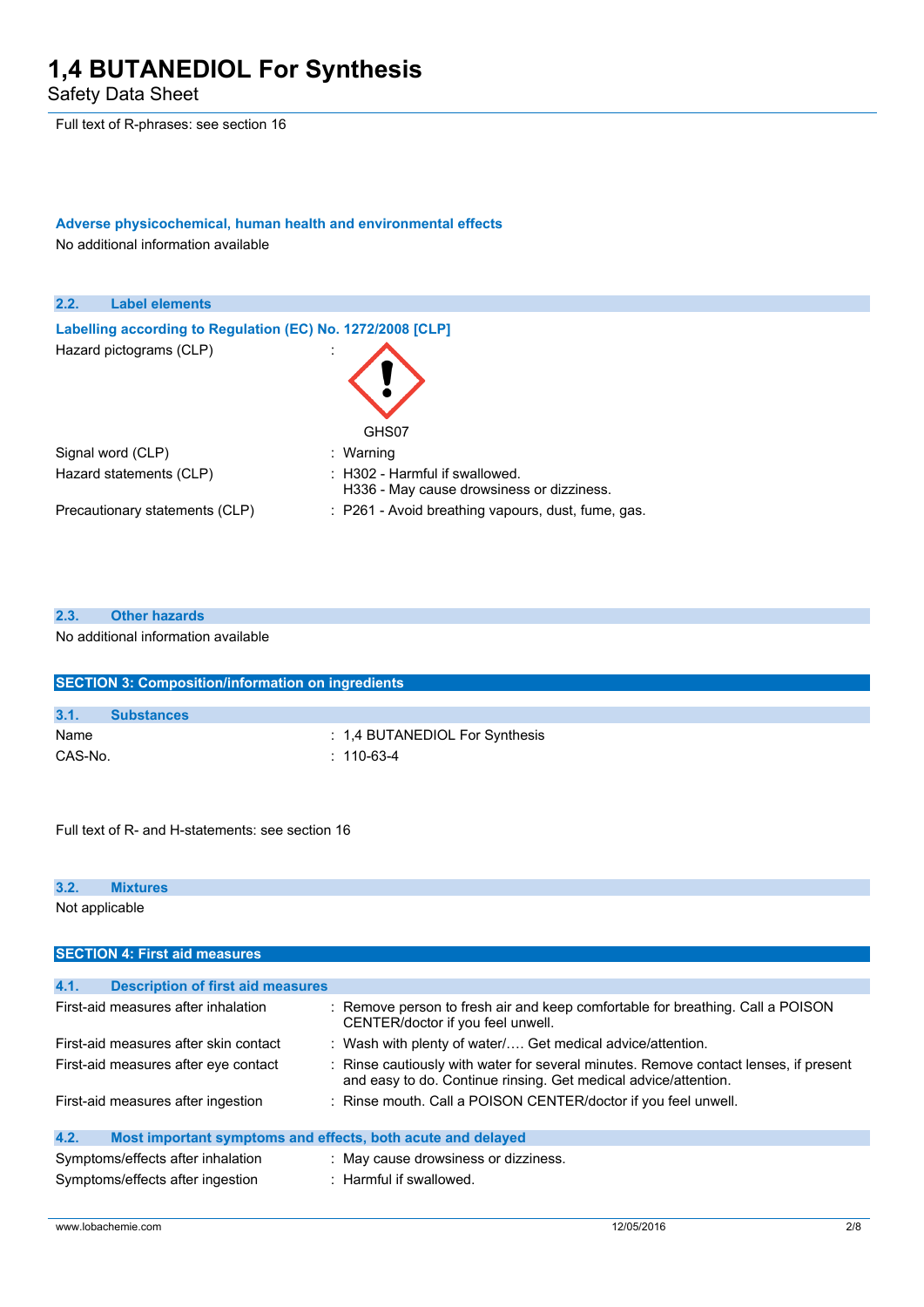Safety Data Sheet

| 4.3.                                                                                                 | Indication of any immediate medical attention and special treatment needed                                                                                                        |
|------------------------------------------------------------------------------------------------------|-----------------------------------------------------------------------------------------------------------------------------------------------------------------------------------|
| Treat symptomatically.                                                                               |                                                                                                                                                                                   |
| <b>SECTION 5: Firefighting measures</b>                                                              |                                                                                                                                                                                   |
| <b>Extinguishing media</b><br>5.1.                                                                   |                                                                                                                                                                                   |
| Suitable extinguishing media                                                                         | : Carbon dioxide. Dry powder. Foam. Water spray.                                                                                                                                  |
| Unsuitable extinguishing media                                                                       | : Do not use a heavy water stream.                                                                                                                                                |
| 5.2.<br>Special hazards arising from the substance or mixture<br>No additional information available |                                                                                                                                                                                   |
| 5.3.<br><b>Advice for firefighters</b>                                                               |                                                                                                                                                                                   |
| Protection during firefighting                                                                       | : Do not enter fire area without proper protective equipment, including respiratory<br>protection.                                                                                |
| <b>SECTION 6: Accidental release measures</b>                                                        |                                                                                                                                                                                   |
| 6.1.                                                                                                 | Personal precautions, protective equipment and emergency procedures                                                                                                               |
| 6.1.1.<br>For non-emergency personnel                                                                |                                                                                                                                                                                   |
| <b>Emergency procedures</b>                                                                          | : Evacuate unnecessary personnel.                                                                                                                                                 |
| 6.1.2.<br>For emergency responders                                                                   |                                                                                                                                                                                   |
| Protective equipment                                                                                 | : Use personal protective equipment as required.                                                                                                                                  |
| <b>Emergency procedures</b>                                                                          | : Ventilate area.                                                                                                                                                                 |
| 6.2.<br><b>Environmental precautions</b>                                                             |                                                                                                                                                                                   |
| Avoid release to the environment.                                                                    |                                                                                                                                                                                   |
| 6.3.<br>Methods and material for containment and cleaning up                                         |                                                                                                                                                                                   |
| Methods for cleaning up                                                                              | : Collect spillage. On land, sweep or shovel into suitable containers.                                                                                                            |
| <b>Reference to other sections</b><br>6.4.                                                           |                                                                                                                                                                                   |
| No additional information available                                                                  |                                                                                                                                                                                   |
| <b>SECTION 7: Handling and storage</b>                                                               |                                                                                                                                                                                   |
| 7.1.<br><b>Precautions for safe handling</b>                                                         |                                                                                                                                                                                   |
| Precautions for safe handling                                                                        | : Avoid contact with skin and eyes. Use only outdoors or in a well-ventilated area. Do<br>not breathe vapours.                                                                    |
| Hygiene measures                                                                                     | : Do not eat, drink or smoke when using this product. Wash hands and other exposed<br>areas with mild soap and water before eating, drinking or smoking and when leaving<br>work. |
| 7.2.<br><b>Conditions for safe storage, including any incompatibilities</b>                          |                                                                                                                                                                                   |
| Storage conditions                                                                                   | : Keep container tightly closed. Store in a well-ventilated place.                                                                                                                |
| 7.3.<br><b>Specific end use(s)</b>                                                                   |                                                                                                                                                                                   |
| No additional information available                                                                  |                                                                                                                                                                                   |
| <b>SECTION 8: Exposure controls/personal protection</b>                                              |                                                                                                                                                                                   |
| 8.1.<br><b>Control parameters</b>                                                                    |                                                                                                                                                                                   |
|                                                                                                      |                                                                                                                                                                                   |

No additional information available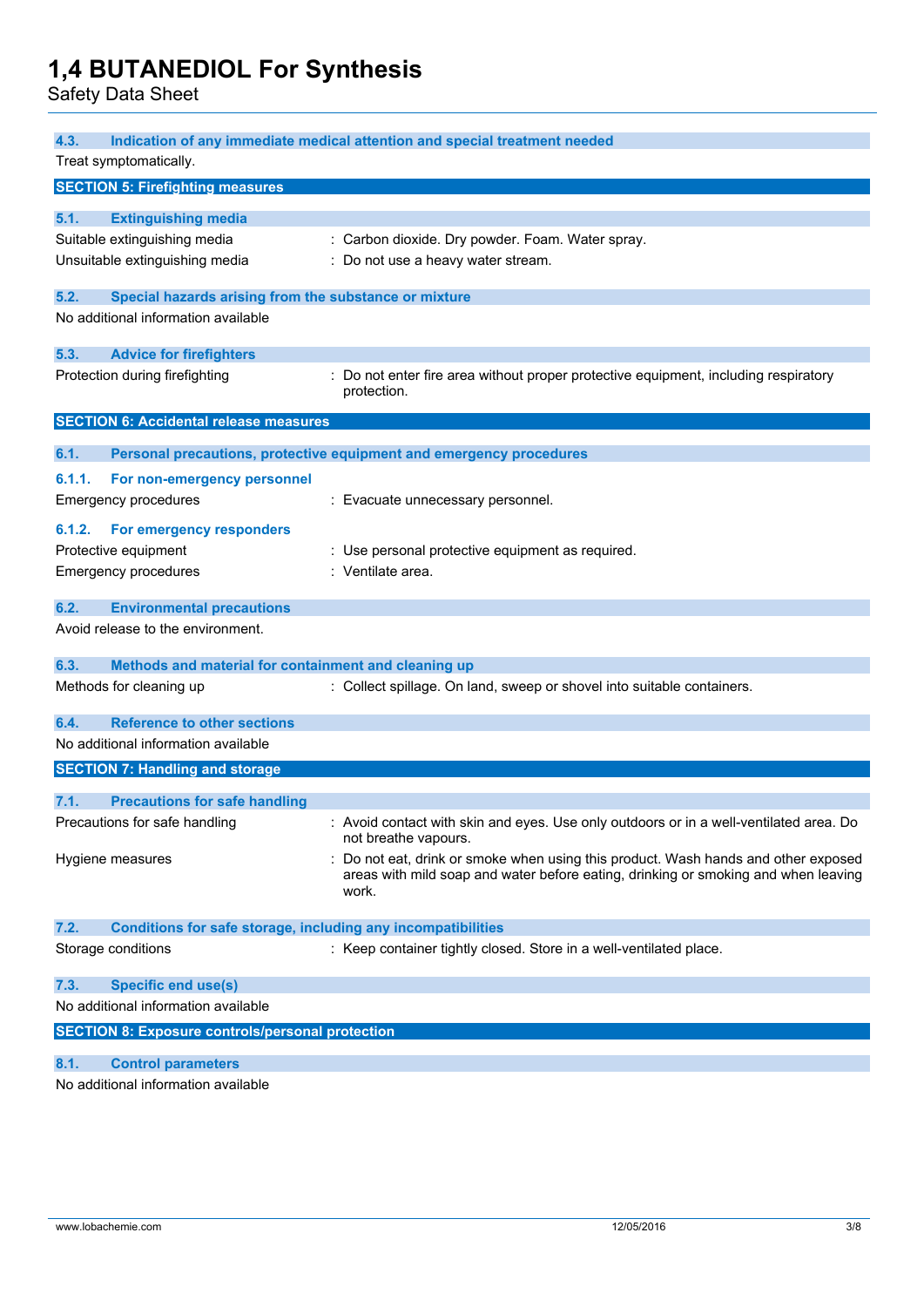Safety Data Sheet

| 8.2.<br><b>Exposure controls</b> |                                                                                                            |
|----------------------------------|------------------------------------------------------------------------------------------------------------|
| Hand protection                  | $:$ Protective gloves                                                                                      |
| Eye protection                   | : Chemical goggles or safety glasses                                                                       |
| Skin and body protection         | : Wear suitable protective clothing                                                                        |
| Respiratory protection           | : Where exposure through inhalation may occur from use, respiratory protection<br>equipment is recommended |

### **SECTION 9: Physical and chemical properties**

| 9.1.<br>Information on basic physical and chemical properties |                                                          |
|---------------------------------------------------------------|----------------------------------------------------------|
| Physical state                                                | : Liquid                                                 |
| Molecular mass<br>Colour                                      | : 90.12 g/mol<br>: Clear Colorless.                      |
| Odour                                                         | : odourless.                                             |
| Odour threshold                                               | : No data available                                      |
| pH                                                            | : No data available                                      |
| Relative evaporation rate (butylacetate=1)                    | : No data available                                      |
| Melting point                                                 | : 16 °C                                                  |
| Freezing point                                                | : No data available                                      |
| Boiling point                                                 | : 230 °C                                                 |
| Flash point                                                   | : No data available                                      |
| Auto-ignition temperature                                     | : No data available                                      |
| Decomposition temperature                                     | : No data available                                      |
| Flammability (solid, gas)                                     | : No data available                                      |
| Vapour pressure                                               | : No data available                                      |
| Relative vapour density at 20 °C                              | : 3.11                                                   |
| Relative density                                              | : No data available                                      |
| Density<br>Solubility                                         | : $1.017$ g/cm <sup>3</sup><br>: Water: Soluble in water |
| Log Pow                                                       | : No data available                                      |
| Viscosity, kinematic                                          | : No data available                                      |
| Viscosity, dynamic                                            | : No data available                                      |
| Explosive properties                                          | : No data available                                      |
| Oxidising properties                                          | : No data available                                      |
| <b>Explosive limits</b>                                       | : No data available                                      |

#### **9.2. Other information**

No additional information available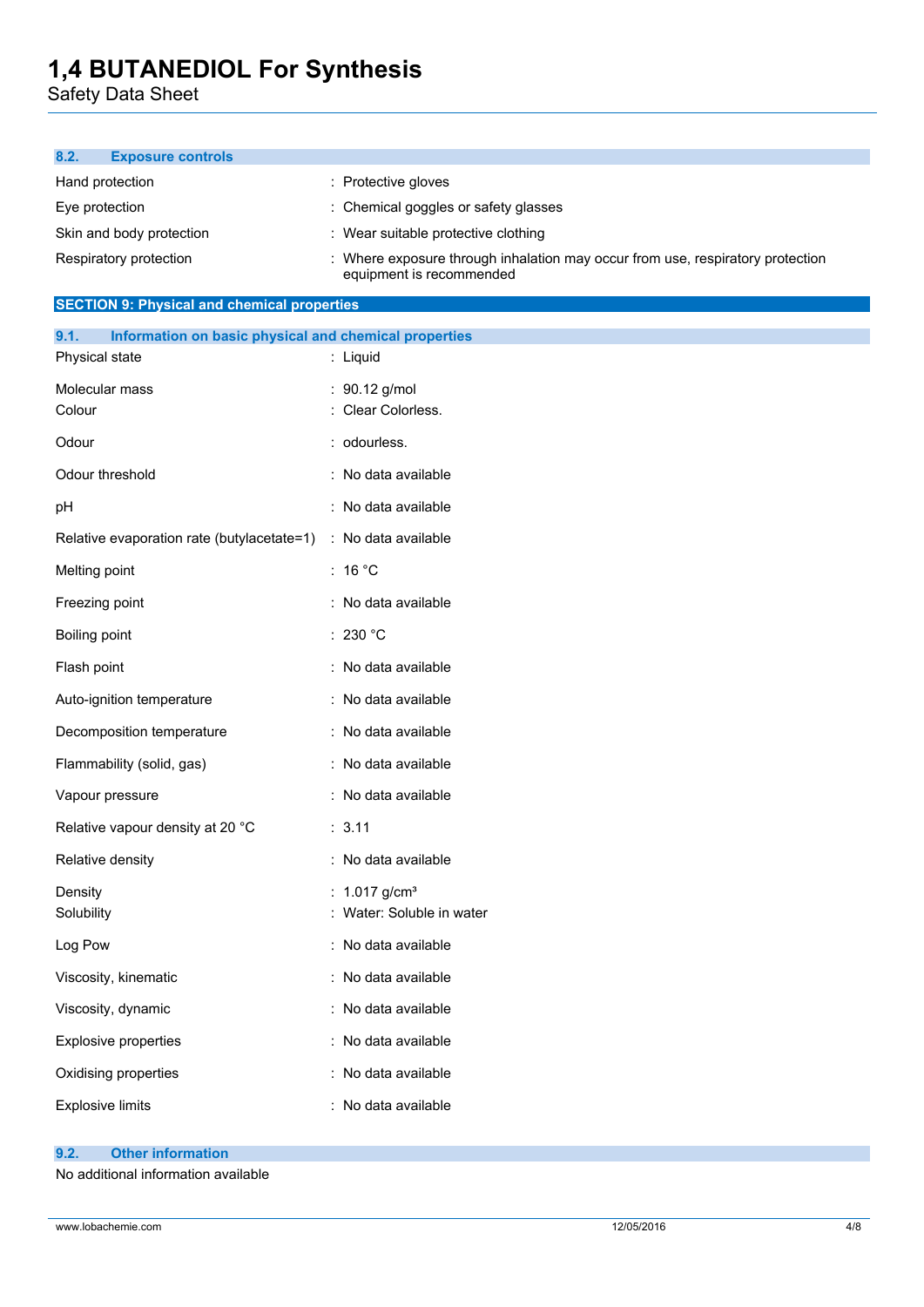Safety Data Sheet

| <b>SECTION 10: Stability and reactivity</b>            |                                      |
|--------------------------------------------------------|--------------------------------------|
| <b>Reactivity</b><br>10.1.                             |                                      |
| No additional information available                    |                                      |
| <b>Chemical stability</b><br>10.2.                     |                                      |
| Stable under normal conditions.                        |                                      |
| 10.3.<br><b>Possibility of hazardous reactions</b>     |                                      |
| No additional information available                    |                                      |
| <b>Conditions to avoid</b><br>10.4.                    |                                      |
| No additional information available                    |                                      |
|                                                        |                                      |
| 10.5.<br><b>Incompatible materials</b>                 |                                      |
| No additional information available                    |                                      |
| 10.6.<br><b>Hazardous decomposition products</b>       |                                      |
| No additional information available                    |                                      |
|                                                        |                                      |
| <b>SECTION 11: Toxicological information</b>           |                                      |
| Information on toxicological effects<br>11.1.          |                                      |
| Acute toxicity                                         | : Oral: Harmful if swallowed.        |
|                                                        |                                      |
| Skin corrosion/irritation                              | : Not classified                     |
| Serious eye damage/irritation                          | : Not classified                     |
| Respiratory or skin sensitisation                      | Not classified<br>÷                  |
| Germ cell mutagenicity                                 | : Not classified                     |
| Carcinogenicity                                        | : Not classified                     |
|                                                        |                                      |
| Reproductive toxicity                                  | : Not classified                     |
| STOT-single exposure                                   | : May cause drowsiness or dizziness. |
|                                                        |                                      |
| STOT-repeated exposure                                 | : Not classified                     |
|                                                        |                                      |
| Aspiration hazard                                      | : Not classified                     |
|                                                        |                                      |
|                                                        |                                      |
|                                                        |                                      |
| Potential adverse human health effects<br>and symptoms | : Harmful if swallowed.              |
|                                                        |                                      |
| <b>SECTION 12: Ecological information</b>              |                                      |
| <b>Toxicity</b><br>12.1.                               |                                      |
| No additional information available                    |                                      |
|                                                        |                                      |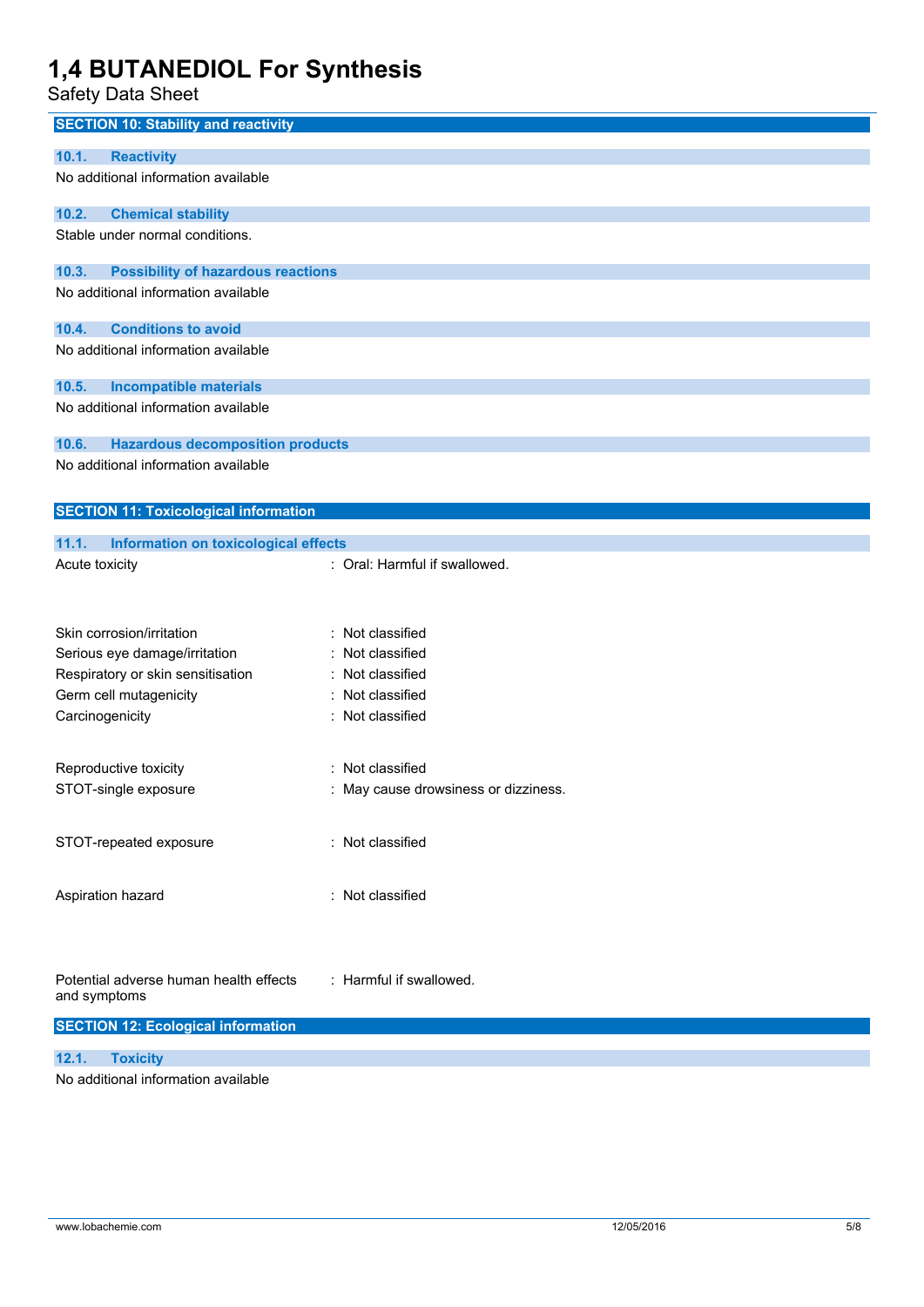Safety Data Sheet

| 12.2.<br><b>Persistence and degradability</b>             |                                                                                                                                                                |
|-----------------------------------------------------------|----------------------------------------------------------------------------------------------------------------------------------------------------------------|
| No additional information available                       |                                                                                                                                                                |
| 12.3.<br><b>Bioaccumulative potential</b>                 |                                                                                                                                                                |
| No additional information available                       |                                                                                                                                                                |
| 12.4.<br><b>Mobility in soil</b>                          |                                                                                                                                                                |
| No additional information available                       |                                                                                                                                                                |
| 12.5.<br><b>Results of PBT and vPvB assessment</b>        |                                                                                                                                                                |
| No additional information available                       |                                                                                                                                                                |
| 12.6.<br><b>Other adverse effects</b>                     |                                                                                                                                                                |
| No additional information available                       |                                                                                                                                                                |
| <b>SECTION 13: Disposal considerations</b>                |                                                                                                                                                                |
| 13.1.<br><b>Waste treatment methods</b>                   |                                                                                                                                                                |
| Product/Packaging disposal<br>recommendations             | Dispose of contents/container to hazardous or special waste collection point, in<br>accordance with local, regional, national and/or international regulation. |
| <b>SECTION 14: Transport information</b>                  |                                                                                                                                                                |
| In accordance with ADR / RID / IMDG / IATA / ADN          |                                                                                                                                                                |
| 14.1.<br><b>UN number</b>                                 |                                                                                                                                                                |
| UN-No. (ADR)                                              | Not applicable<br>÷                                                                                                                                            |
| UN-No. (IMDG)                                             | Not applicable                                                                                                                                                 |
| UN-No. (IATA)                                             | Not applicable                                                                                                                                                 |
| UN-No. (ADN)                                              | Not applicable                                                                                                                                                 |
| UN-No. (RID)                                              | Not applicable                                                                                                                                                 |
| 14.2.<br><b>UN proper shipping name</b>                   |                                                                                                                                                                |
| Proper Shipping Name (ADR)<br>Proper Shipping Name (IMDG) | : Not applicable<br>: Not applicable                                                                                                                           |
| Proper Shipping Name (IATA)                               | Not applicable                                                                                                                                                 |
| Proper Shipping Name (ADN)                                | Not applicable                                                                                                                                                 |
| Proper Shipping Name (RID)                                | : Not applicable                                                                                                                                               |
| 14.3.<br><b>Transport hazard class(es)</b>                |                                                                                                                                                                |
| <b>ADR</b>                                                |                                                                                                                                                                |
| Transport hazard class(es) (ADR)                          | : Not applicable                                                                                                                                               |
| <b>IMDG</b>                                               |                                                                                                                                                                |
| Transport hazard class(es) (IMDG)                         | : Not applicable                                                                                                                                               |
| <b>IATA</b>                                               |                                                                                                                                                                |
| Transport hazard class(es) (IATA)                         | : Not applicable                                                                                                                                               |
| <b>ADN</b>                                                |                                                                                                                                                                |
| Transport hazard class(es) (ADN)                          | : Not applicable                                                                                                                                               |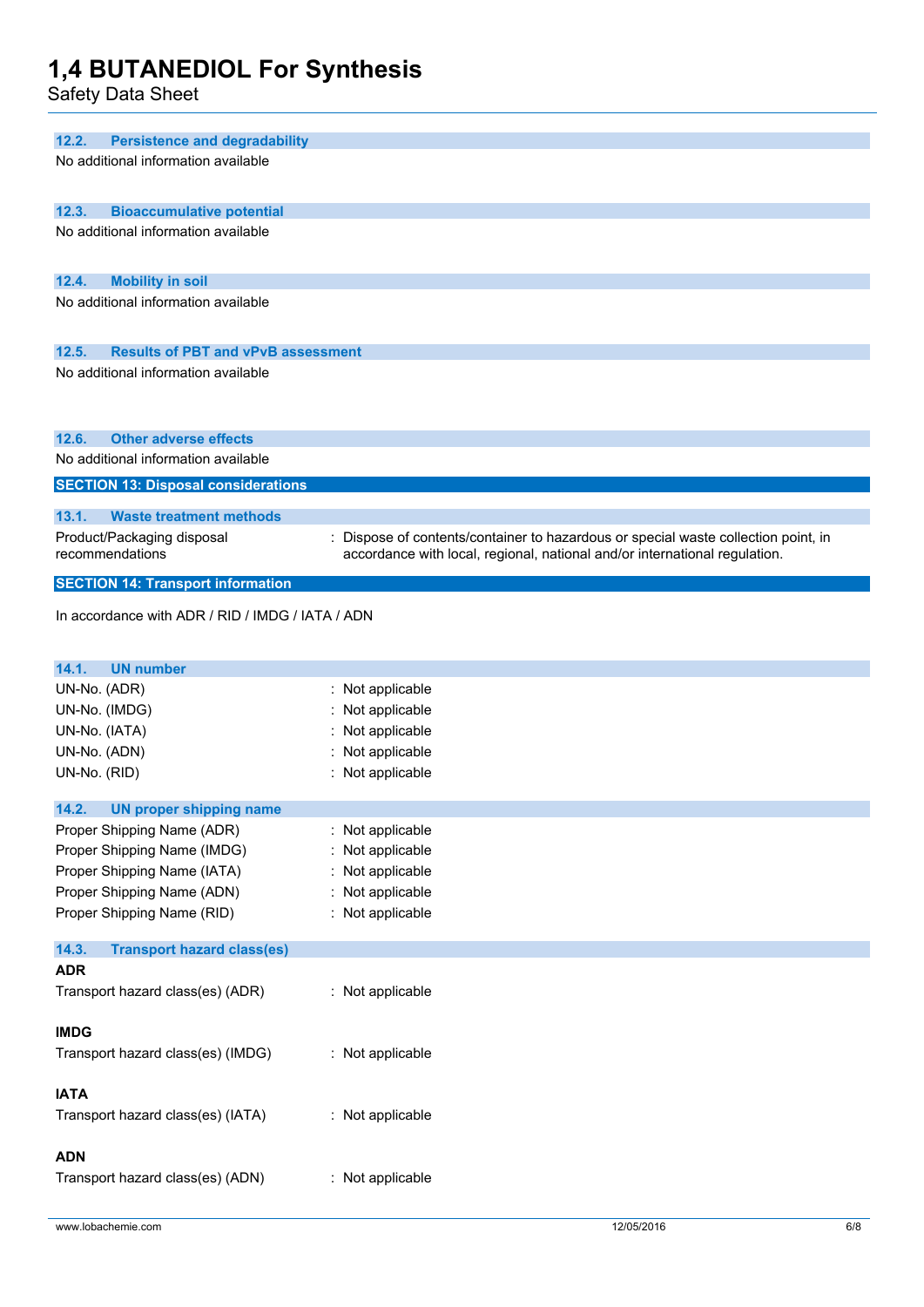Safety Data Sheet

| <b>RID</b>                            |                                          |
|---------------------------------------|------------------------------------------|
| Transport hazard class(es) (RID)      | $:$ Not applicable                       |
| 14.4.<br><b>Packing group</b>         |                                          |
| Packing group (ADR)                   | : Not applicable                         |
| Packing group (IMDG)                  | : Not applicable                         |
| Packing group (IATA)                  | : Not applicable                         |
| Packing group (ADN)                   | : Not applicable                         |
| Packing group (RID)                   | : Not applicable                         |
| <b>Environmental hazards</b><br>14.5. |                                          |
| Dangerous for the environment         | : No                                     |
| Marine pollutant                      | : No                                     |
| Other information                     | : No supplementary information available |

| Special precautions for user<br>14.6. |
|---------------------------------------|
|---------------------------------------|

#### **- Overland transport**

No data available

### **- Transport by sea**

No data available

### **- Air transport**

No data available

### **- Inland waterway transport**

No data available

### **- Rail transport**

No data available

**14.7. Transport in bulk according to Annex II of MARPOL 73/78 and the IBC Code**

Not applicable

**SECTION 15: Regulatory information**

**15.1. Safety, health and environmental regulations/legislation specific for the substance or mixture**

### **15.1.1. EU-Regulations**

No REACH Annex XVII restrictions

1,4 BUTANEDIOL For Synthesis is not on the REACH Candidate List

1,4 BUTANEDIOL For Synthesis is not on the REACH Annex XIV List

### **15.1.2. National regulations**

### **Germany**

| Reference to AwSV                                                              | : Water hazard class (WGK) 1, low hazard to water (Classification according to AwSV;<br>ID No. 1338) |     |
|--------------------------------------------------------------------------------|------------------------------------------------------------------------------------------------------|-----|
| 12th Ordinance Implementing the Federal<br>Immission Control Act - 12. BlmSchV | : Is not subject of the 12. BlmSchV (Hazardous Incident Ordinance)                                   |     |
| www.lobachemie.com                                                             | 12/05/2016                                                                                           | 7/8 |